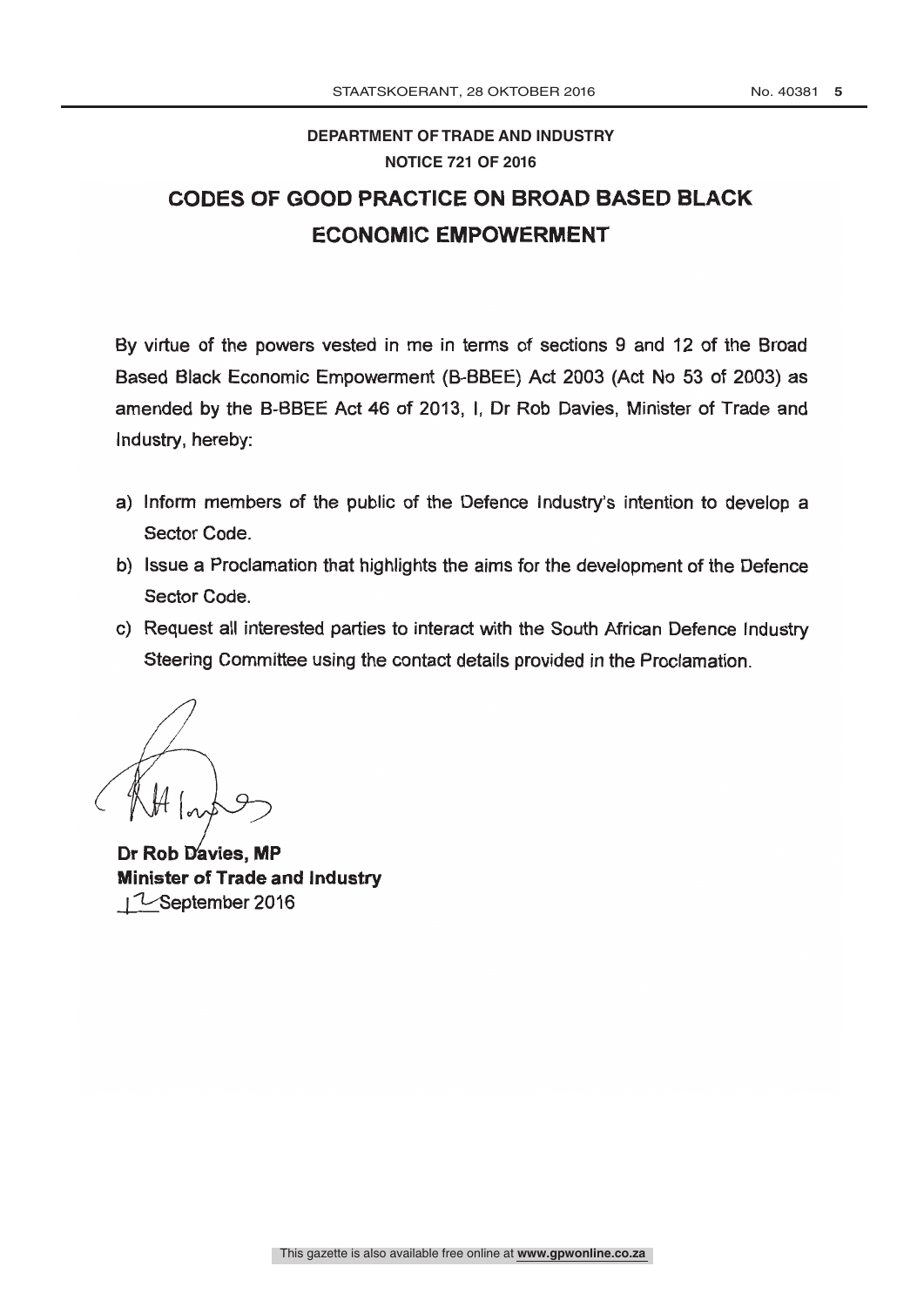### PUBLIC PROCLAMATION

#### SOUTH AFRICAN DEFENCE\* TRANSFORMATION SECTOR CHARTER

#### PURPOSE

The purpose of this proclamation is to inform the South African public of the Minister of Defence and Military Veteran's intention to establish a South African Defence Industry (SADI) B -BBEE Transformation Charter through a consultative process with all stakeholders, which will culminate into a B-BBEE Defence Sector Code for the SADI and all those who do business (e.g. Defence multinationals and original equipment manufacturers i.e. OEM's) with the Department and its agencies.

#### INTRODUCTION

This proclamation is published in line with Section 12 & 9 of the Broad -Based Black Economic Empowerment Act 53 of 2003 (B- BBEE), as amended by Act 46 of 2013.

#### DEFENCE SECTOR TRANSFORMATION CHARTER [THE CHARTER]

The charter will be a B-BBEE strategy of the Defence Industry adopted after a structured and inclusive engagement between the government and the defence industry and all relevant stakeholders has successfully taken place. In this case, the government will refer in particular to, the Minister of Defence and Military Veterans, the National Defence Industry Council, Department of Defence and Armscor whilst the defence industry will refer to all those who provide defence goods and services to the DoD including but not limited to state owned defence companies, privately owned defence companies, multinational defence companies and original equipment manufacturers i.e. (OEMs) as well as research institutes and individual consultants. A draft Defence Transformation Charter will be agreed to by all the stakeholders, submitted to the Minister of Trade and Industry for approval and issuance by notice in the Gazette.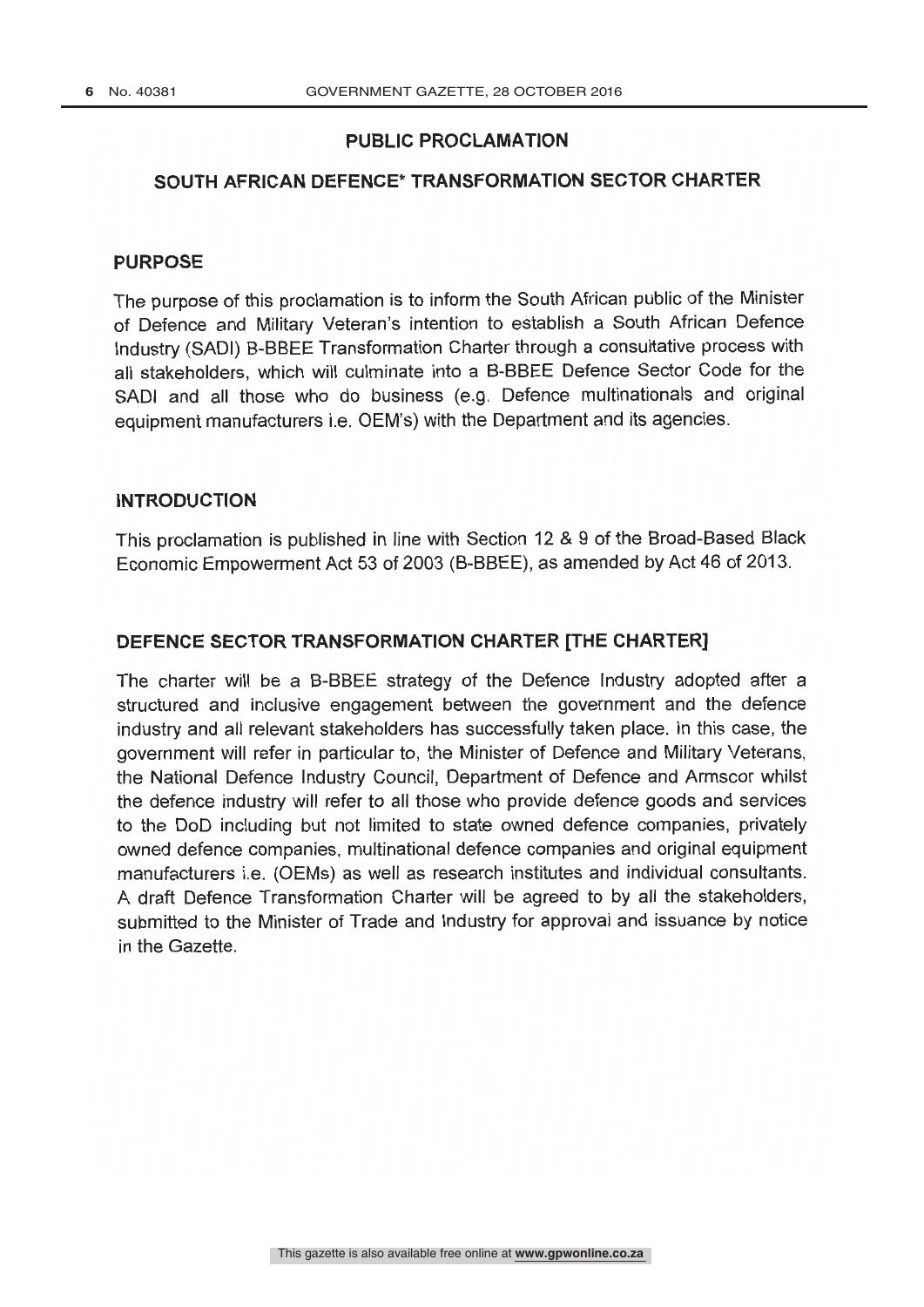#### WHY DEFENCE SECTOR CHARTER

The Sector Transformation Charter is needed in the Defence Industry Sector for the following reasons, amongst others:

- To promote partnership relations between government and the defence industry in order to achieve sustainable transformation of the defence industry;
- To achieve national security through promoting the establishment, maintenance and sustainability of required sovereign and strategic capabilities in the local defence industry
- To support and incorporate the unique features of the defence sector, without deviating from the broad principles of the Generic Codes of Good Practice;
- To promote good business principles and inclusive participation in the economy
- To acknowledge and recognise the specific characteristics within the sector  $\blacksquare$ which were brought about by political reasons at the time which resulted in the defence industry being a closed sector
- To recognise military veterans as a special designated group within the Defence Sector.
- To promote sustainable achievement of B -BBEE in the defence industry sector without compromising the high technology based and advanced defence related manufacturing capability in the country.

#### **STAKEHOLDERS**

An assessment was done to determine who the relevant stakeholders for the development of the Sector Charter which will ultimately be gazetted as a Code are and the following stakeholders were identified:

#### KEY STAKEHOLDERS WHO ARE PARTICIPATING:

- **Department of Defence**
- **Department of Military Veterans**
- SANDF
- National Defence Industry Council
- South African Aerospace Maritime & Defence Industries Association (AMD)
- Contractors and potential contractors within the defence industry. Contractors in this context include any supplier or service provider who provides services or goods (in the defence industry) regardless of where they may be geographically located / headquartered.
- Designated groups as recognised by the codes of good practice
- **Department of Trade and Industry**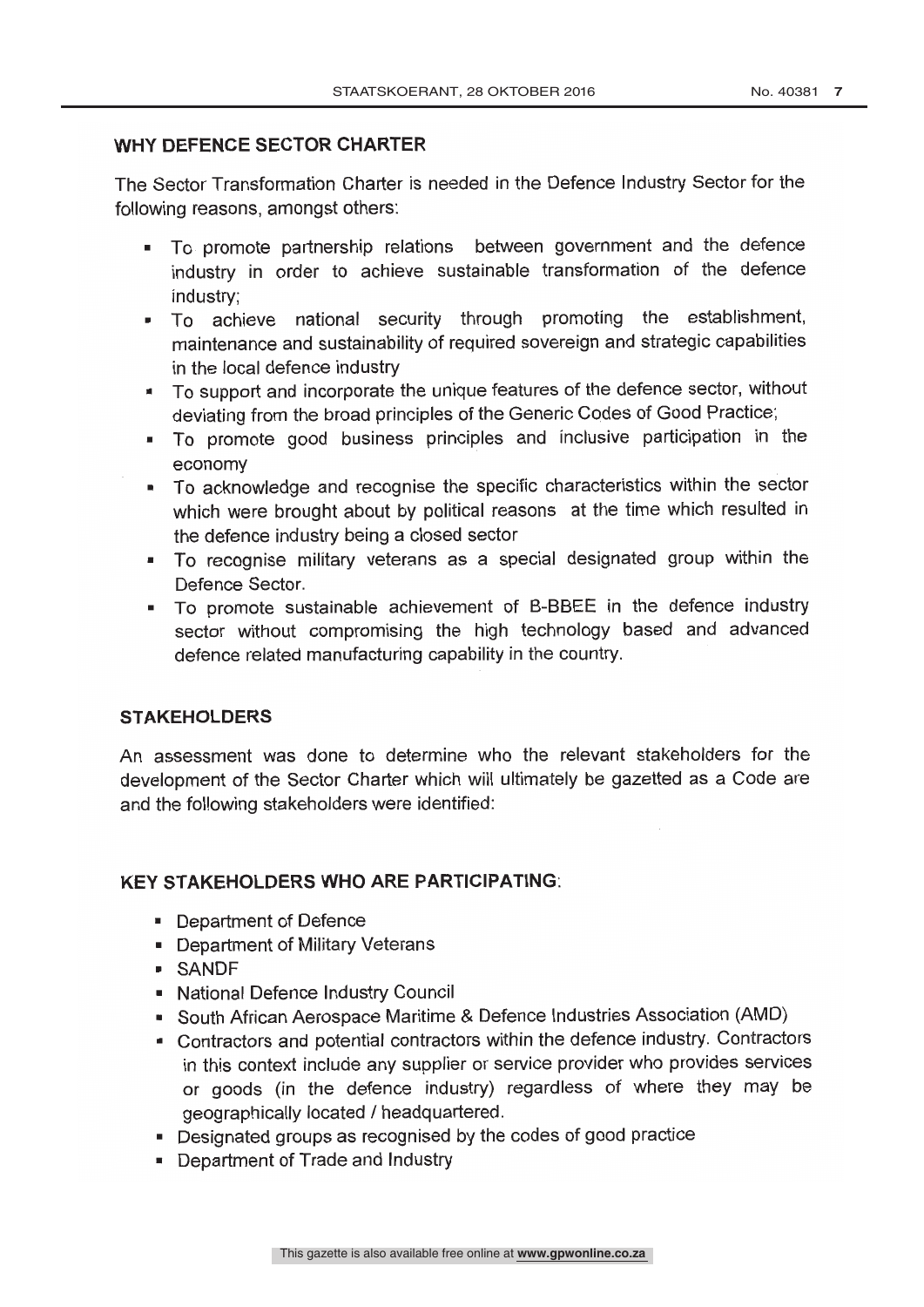- The Department of Small Business
- Parliament (Cabinet and relevant Portfolio Committees)

#### STAKEHOLDERS WHO MUST BE CONSULTED

- **Public**
- **EXEC** Labour organisations within the defence industry
- **Funding organisations within the industry**
- Relevant SMMEs
- **BEE** companies
- **Civil society**
- $\blacksquare$  Institutions of learning
- Businesses outside defence sector
- **B-BBEE Verification Entities**
- **B-BBEE Consultants**

#### OBJECTIVES OF THE DEFENCE SECTOR CHARTER

The Defence Sector Charter will afford the members and stakeholders of the defence industry an opportunity to commit to agreed measurable targets for black economic empowerment against which all entities conducting business in the defence industry can be monitored and assessed. It will further provide a detailed substantive plan to the defence industry sector to incrementally improve compliance with B-BBEE legislation and policies.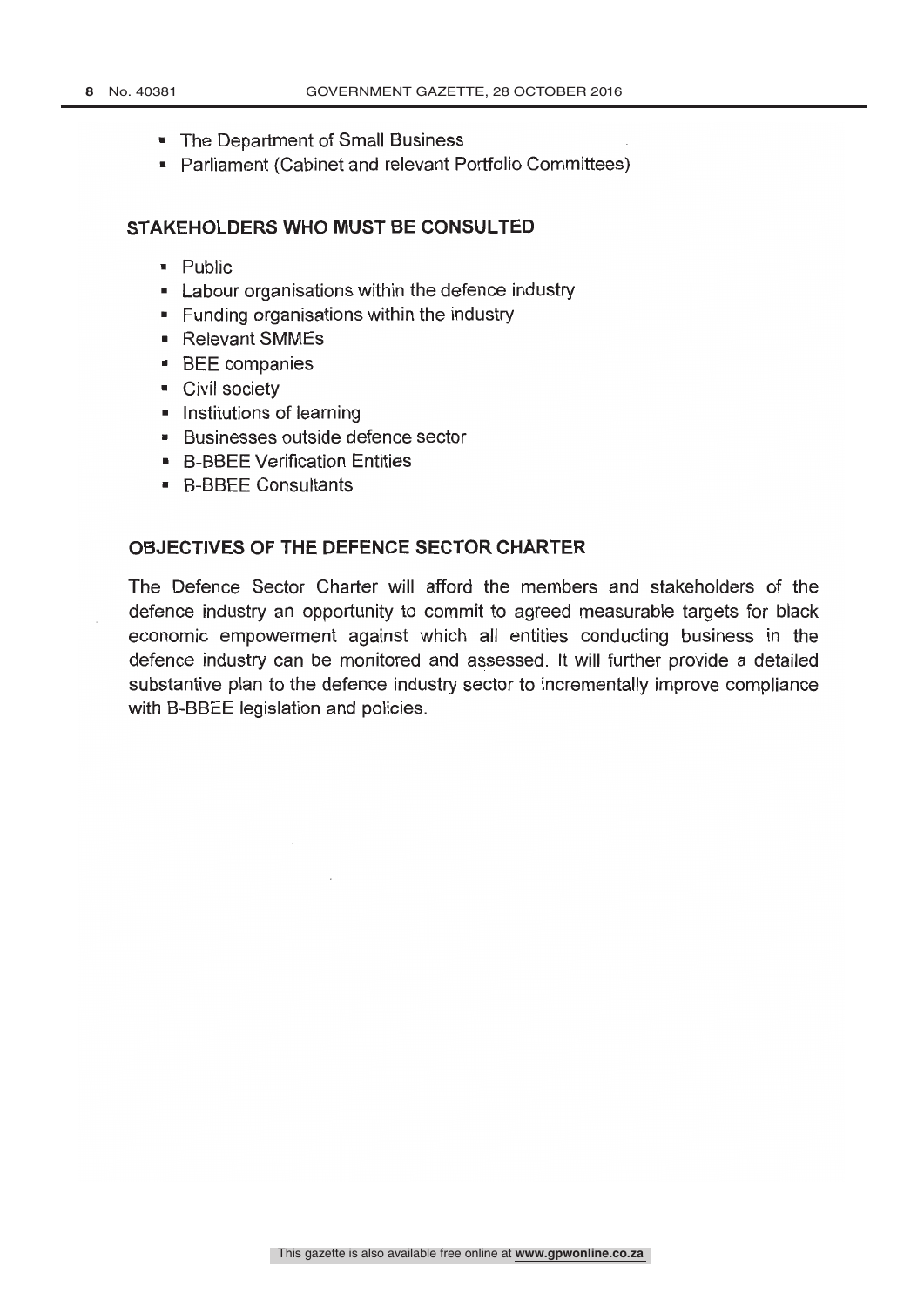#### PROCESS

The following process will be followed:

# Development of a Charter Process [May - December 2016]



# Charter Life Cycle [2017/181

| Gazzette<br>of<br><b>Charter</b> | <b>Impleme</b><br>ntation | <b>Monitoring</b><br>( Annual<br><b>Process</b><br><b>Report to</b><br><b>Advisory</b><br>Council) | Mid-term<br><b>Review</b><br>(Target<br><b>Review</b><br>and<br><b>Adjustmen</b><br>t) | <b>Final</b><br><b>Review</b><br>(Identify<br><b>BEE</b><br><b>Progress</b><br>and Gaps<br>in Sector) |  |
|----------------------------------|---------------------------|----------------------------------------------------------------------------------------------------|----------------------------------------------------------------------------------------|-------------------------------------------------------------------------------------------------------|--|
|                                  |                           |                                                                                                    |                                                                                        |                                                                                                       |  |